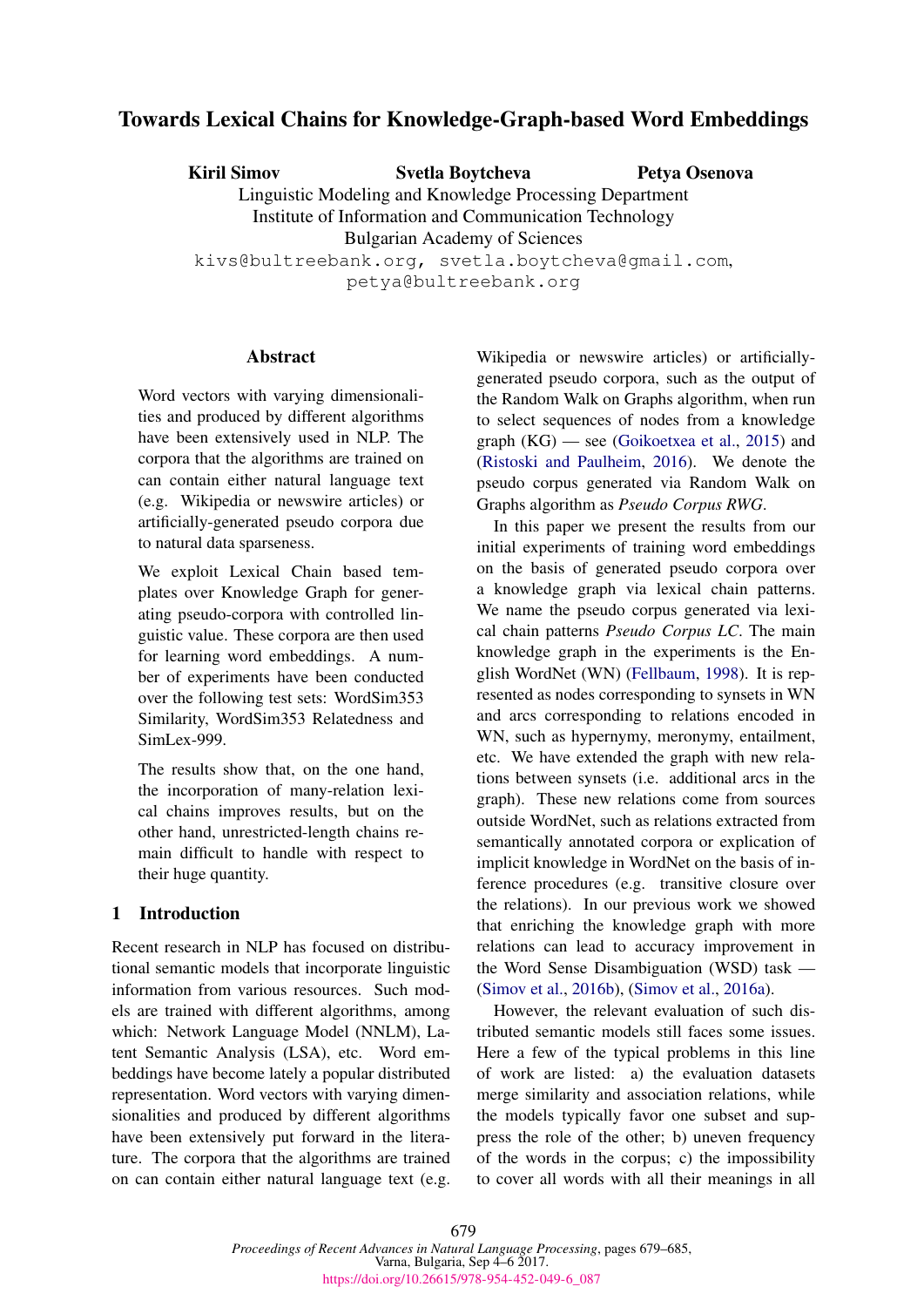possible contexts. In this paper we aim to evaluate the obtained word embeddings for the similarity and association (relatedness) tasks. We report our initial experiments on training word embeddings over pseudo corpora generated with the help of lexical chain templates as measured on the following datasets: WordSim353 Similarity, WordSim353 Relatedness (see (Finkelstein et al., 2001) for introducing WordSim353) and SimLex-999 (Hill et al., 2015). We compare these results to the results over a pseudo corpora generated over the same knowledge graph with the help of Random Walk over Graphs as presented within (Goikoetxea et al., 2015). Our currently generated *Pseudo Corpora LC* do not lead to better word embeddings (with respect to the above mentioned evaluation) in comparison to the *Pseudo Corpora RWG*. However, they provide valuable additional knowledge which improves the performance of joint corpora.

The structure of the paper is as follows: the next section discusses related work; Section 3 describes the experimental setups including the used knowledge graphs, tools and evaluation datasets; Section 4 presents the results from the experiments; Section 5 concludes the paper.

### 2 Related Work

The content as well as the relation distribution within the knowledge graph play an important role in the successful performance of the various NLP tasks. One of the most approached tasks is Knowledge-based Word Sense Disambiguation  $(KWSD)$  — see (Agirre et al., 2014). Our own experiments showed that the manipulation of the knowledge graph with respect to adding new relations, combining various lexical relations or combining syntagmatic (corpus-based) and paradigmatic (lexicon-based) relations can improve the results in this task. For example, in (Simov et al., 2016b) we experimented with lexical relations from WN, glosses from eXtended WN as well as semantic relations, extracted from the syntactic annotation of SemCor (Miller et al., 1993). We reuse the sets of relations developed in these works to generate our *Pseudo Corpora LC*.

Goikoetxea et al. 2015 (Goikoetxea et al., 2015) describe an architecture in which a run of the Random Walk algorithm (Agirre et al., 2014) produces an artificial corpus from WordNet. The graph that is fed to the algorithm is composed of WordNet synsets (the graph nodes) and of different types of relations between them (the graph arcs; some relation types are antonymy, hypernymy, derivation, etc.). This corpus is then fed into a shallow neural net which creates distributed word representations. The authors use the Continuous Bag of Words (CBOW) and Skip-gram algorithms as introduced in (Mikolov et al., 2013). They show that training on the artificial corpus gives improvements over text-trained models on some datasets (WordSim353 Similarity, WordSim353 Relatedness and SimLex-999). They also conclude that all explored methods are complementary to each other. In Goikoetxea et al. 2016 (Goikoetxea et al., 2016), the idea described above is further developed with the inclusion of a text corpus in addition to the corpus generated from WordNet. Learning is first performed on each of the two resources, and then various combination methods are introduced. The combined system outperforms the other systems on similarity, equals in relatedness, showing the advantages of simple combinations (like concatenation of independently learned embeddings) to the more complex ones. $<sup>1</sup>$ </sup>

In addition to the usage of Random Walks algorithm, we promote the idea of using the lexical chains for handling graph contexts. In (Hirst and St-Onge, 1996) this idea was exploited for detecting and correcting malapropisms. Lexical chains introduce light context in a meaningful, i.e. not random way. WordNet was used as source for word similarity in order to form various types of lexical chains. Three types of relations have been constituted: extra-strong (literal word repetition), strong (between words in the same synsets, direct horizontal links<sup>2</sup> - similarity, antonymy, etc.) and medium-strong (defined by allowable paths in the knowledge graph, like between an apple and a carrot). The authors investigate only noun chains. The procedure is monotonic. First, an extra-strong relation is sought for a word. If found, it is added to the corresponding chain. If not, a strong relation is sought with search scope limitation. Similarly, medium-strong relation is sought with even stricter context window. If nothing is found, a new chain is started. The lexical chainer has been tested intrinsically (omissions and misplacements in chains) as well as extrinsically (in a spelling correction task).

 $1$ Due to space limitations we do not present an extensive overview of the literature on word embeddings.

<sup>2</sup> For the directions of the relations see next section.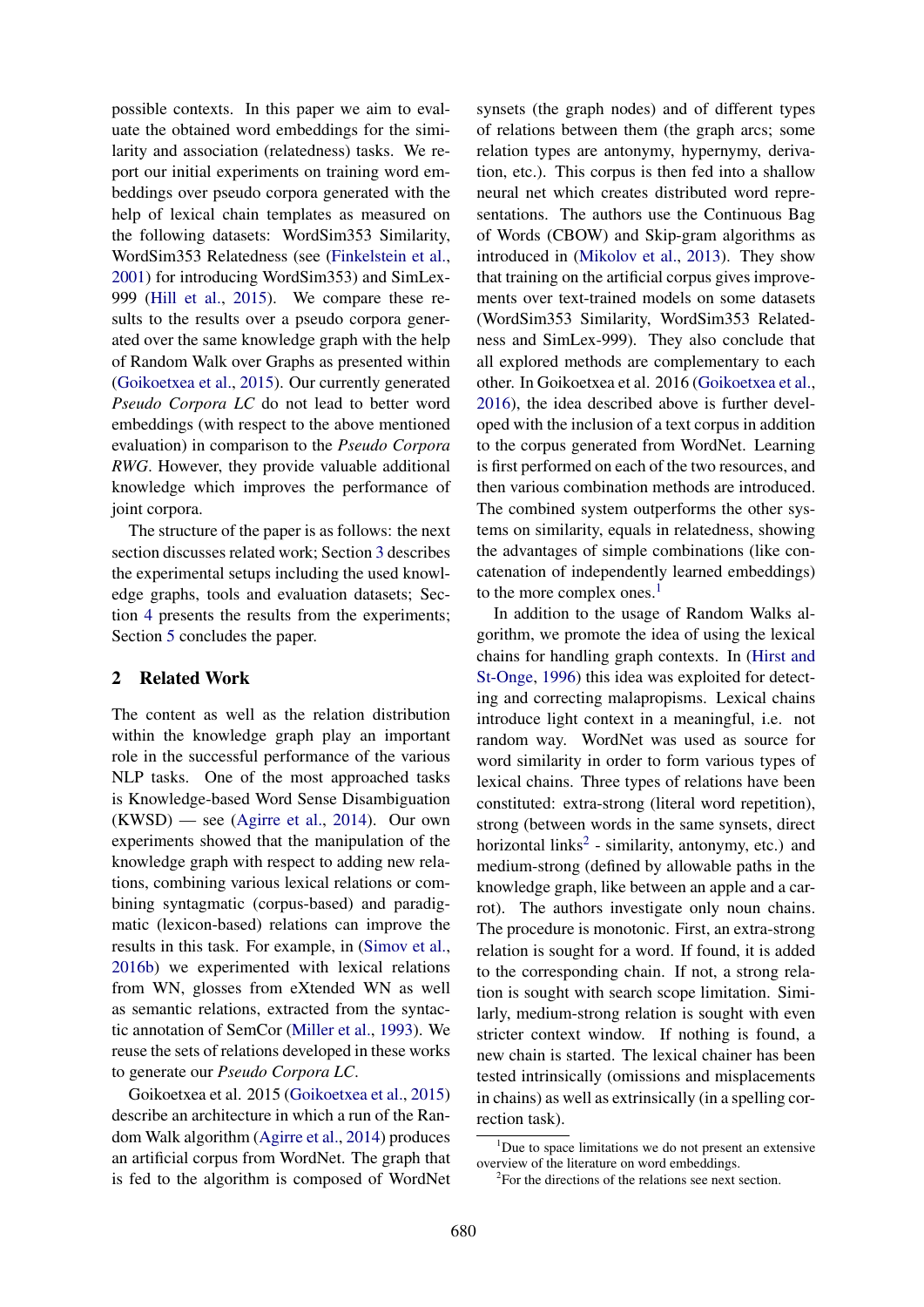# 3 Experimental Setup

Our experimental setup adopts the idea of the lexical chains as a mechanism for generation of *Pseudo Corpora LC*. There are some important differences from (Hirst and St-Onge, 1996). First, we use relations not only between nouns, but also among other parts-of-speech (POS)— noun (N), verb (V), adjective (A), and adverb (R). Second, we construct lexical chains over a knowledge graph, instead of constructing lexical chains over texts. Our experience in Word Sense Disambiguation task showed that usually two types of context play important role for the task (Mihalcea et al.,  $2004$ : (1) **Local context** — where the semantic measures are used for disambiguating words additionally connected by syntactic relations; and  $(2)$  Global context — where the semantic measures are employed to derive lexical chains, which are viewed as threads of meaning throughout an entire text. In usual text-based word embeddings only the local context is mainly considered. The creation of pseudo corpora on the basis of knowledge graphs additionally provides information about words that are usually distributed in the global context.

In order to simulate lexical chains in a *Pseudo Corpus LC* we exploited the formula of (Hirst and St-Onge, 1996) for calculation of the word similarity within the medium-strong relations:

 $weight = C - pathLen - k * numberChDir$  $pathLen$  is the length of the path in the graph, numberChDir is the number of the changes in the relation path directions,  $C$  and  $k$  are parameters. In our first experiment, reported here, we consider as pseudo sentences in the *Pseudo Corpus LC* the paths starting from a given synset in WordNet and having weight above some threshold. We called such a path *lexical chain path*. Unfortunately, the number of paths starting at a given synset with appropriate weights has become exponentially huge. This prevented the practical usage of this set of paths. Thus, reduction of the number of paths generated for each synset was needed.

First, we define the number of occurrences of each relation in the lexical chain path. In such a way, the allowable paths are selected that provide bigger diversity of relations in the pseudo sentences. Even with these restrictions the number of the generated paths remained huge. Thus, we had to impose additional restrictions on the basis of the relation types. Two types of relations were considered: *paradigmatic* and *syntagmatic*. We alternated the relations according to their types. For example, after up to three paradigmatic relations we allowed up to three syntagmatic ones.

#### 3.1 Knowledge Graph Relations

The WordNet-based KG (WN) has been constructed out of the relations in the Princeton Word-Net (PWN3.0) and additional relations added by us from different sources. PWN3.0 groups together words in synsets, which in the knowledge graph are represented as nodes. The relation types that are possible between the different synsets are 16 original relations from PWN3.0 and 7 additional relations (Table  $1<sup>3</sup>$ ). We also consider their reverse relations which allows us to have more freedom for navigating over the knowledge graph.

The relation defby is taken from set of relations  $WNG<sup>4</sup>$ . It contains relations extracted from WN3.0 glosses, as the glosses are annotated with synset ids in eXtended WordNet (XWN) — (Mihalcea and Moldovan, 2001). The relations in WNG are constructed as co-occurrences of a synset and the synsets for open class words in its gloss. For example, from the gloss: "a set of data arranged in rows and columns" for the synset {table, tabular array} the following relations are extracted: {table, tabular array}  $\text{defby} \$  {set ...}; {table, tabular array} defby {data ...}; {table, tabular array} defby {arrange ...}; etc.

The relations coinc, moda, modn, modv, hpart, and condto are extracted from two sources: logical representation of glosses in XWN and dependency analyses of sentences in Sem-Cor corpus. For example, the synset {disyllable, dissyllable} is defined by "a word having two syllables." The logical form for this gloss in XWN is the following

```
disyllable:NN(x1) ->
word:NN(x1) have:VB(e1, x1, x2)
two:JJ(x2) syllable:NN(x2)
```
In our opinion, each predicate that originates from a verbal, adjectival, adverbial, or prepositional lemma expresses an event. In the example, have: VB $(e1, x1, x2)$  denote the event of "holding" of object denoted by x2 by the object denoted by  $x1$ . Both of these objects are participants of the event of "holding" e1. From this

<sup>&</sup>lt;sup>3</sup>Each relation is represented by its acronym, name, number of instances, POS combination (X-X denote all combinations of POS.), type (Syntagmatic and Paradigmatic) and direction (↑ (UP),  $\Downarrow$  (Down), and  $\Leftrightarrow$  (Horizontal)).

<sup>&</sup>lt;sup>4</sup>This set of relations is downloaded from the web page of UKB System: http://ixa2.si.ehu.es/ukb/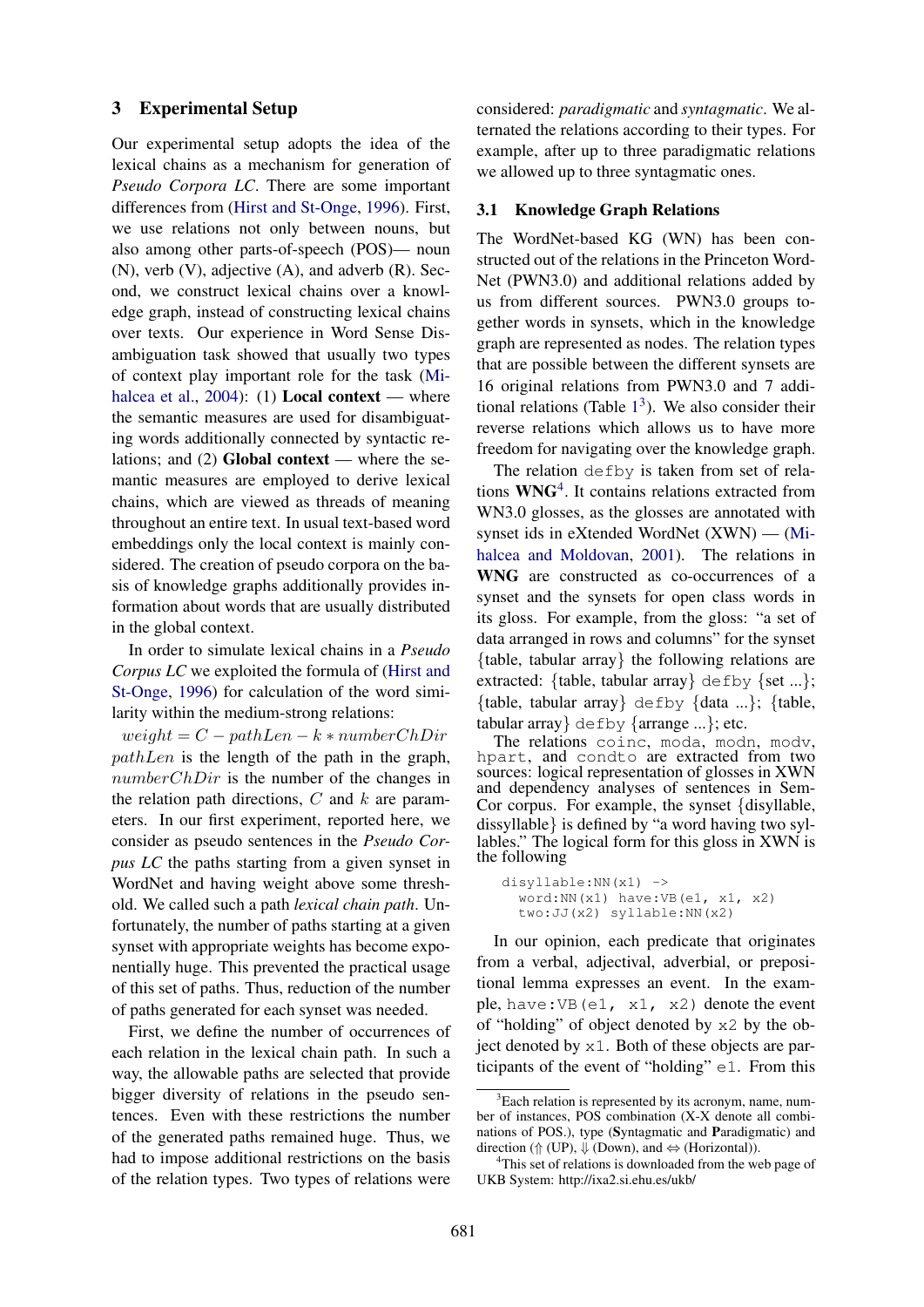| Acronym                           | Name                    | Number  | <b>POS</b>         | Type           | Direction               |  |  |
|-----------------------------------|-------------------------|---------|--------------------|----------------|-------------------------|--|--|
| <b>WordNet Original Relations</b> |                         |         |                    |                |                         |  |  |
| hyp                               | hypernymy               | 89 089  | $N-N, V-V$         | P              | ⇑                       |  |  |
| ant                               | antonymy                | 8689    | A-A, N-N, R-R, V-V | $\mathbf{P}$   | $\Leftrightarrow$       |  |  |
| at                                | attribute relation      | 886     | $N-A, A-N$         | S              | $\Leftrightarrow$       |  |  |
| c1s                               | a member of a class     | 9 4 20  | A-N, N-N, R-N, V-N | $\overline{S}$ | 介                       |  |  |
| $\mathsf{CS}\phantom{0}$          | cause                   | 192     | $V-V$              | $\overline{S}$ | $\overline{\Downarrow}$ |  |  |
| der                               | derivational morphology | 74 644  | A-N, N-A, N-N, N-V | S              | $\Leftrightarrow$       |  |  |
| ent                               | entailment              | 408     | $V-V$              | S              | $\Downarrow$            |  |  |
| ins                               | instance                | 8576    | $N-N$              | $\mathbf P$    | $\Uparrow$              |  |  |
| mm                                | member meronym          | 12 29 3 | $N-N$              | ${\bf P}$      | $\Uparrow$              |  |  |
| mp                                | part meronym            | 9 0 9 7 | $N-N$              | $\mathbf{P}$   | $\Uparrow$              |  |  |
| ms                                | substance meronym       | 797     | $N-N$              | $\overline{P}$ | 介                       |  |  |
| per                               | pertains                | 8505    | $A-N, R-A$         | S              | $\Leftrightarrow$       |  |  |
| ppl                               | participle              | 79      | $A-V$              | S              | $\Leftrightarrow$       |  |  |
| sa                                | additional information  | 3 2 6 9 | A-A, V-V           | $\mathbf P$    | $\Leftrightarrow$       |  |  |
| sim                               | similar in meaning      | 21 386  | $A - A$            | $\mathbf P$    | $\Leftrightarrow$       |  |  |
| vgp                               | similar in meaning verb | 1725    | $V-V$              | S              | $\Leftrightarrow$       |  |  |
| <b>Additional Relations</b>       |                         |         |                    |                |                         |  |  |
| defby                             | defined by              | 419 387 | $X-X$              | $\mathbf P$    | 介                       |  |  |
| coinc                             | cooccurrences           | 93 221  | A-A, N-N, V-V, R-R | $\overline{S}$ | $\Leftrightarrow$       |  |  |
| moda                              | adverb modifier         | 1970    | $R-A, R-V$         | S              | $\Downarrow$            |  |  |
| modn                              | adjective modifier      | 69857   | A-N, V-N           | S              | $\Downarrow$            |  |  |
| modv                              | adverb modifying verb   | 10 653  | $R-V$              | S              | $\Downarrow$            |  |  |
| hpart                             | has participant         | 128 444 | V-N                | S              | $\Downarrow$            |  |  |
| condto                            | condition to            | 2494    | $\overline{V}$ -V  | $\overline{S}$ | $\Uparrow$              |  |  |

Table 1: Relations in Knowledge Graph.

we extract the following relations: {have} hpart  $\{word\}$  — "word" is a participant in the event denoted by "have"; {have} hpart {syllable} — "syllable" is a participant in the event denoted by "have"; {word} coinc {syllable} — coparticipants in the same event; and {two} moda {syllable} — "two" modifies "syllable".

Similarly from {ice-cream cone} defined by "ice cream in a crisp conical wafer" the following logical form is presented:

```
ice-cream_cone:NN(x1) ->
 ice_cream:NN(x1) in:IN(x1, x2)
 crisp:JJ(x2) conical:JJ(x2)
 wafer:NN(x2)
```
From it we extracted the following relation: {crisp} coinc {conical} in the appropriate senses, because they modified the same noun.

The reverse relations have the same characteristics as the original ones, except for the direction which is changed to the opposite one. For some relations the reverse ones are not added because they are symmetric like ant relation. The knowledge graph used in the experiments is defined as

a set of nodes formed by the synsets of WN, and the arcs corresponds to all above relations. This knowledge graph is called WNUnion.

# 3.2 Pseudo-corpus Generation

For the pseudo corpus generation on the basis of the knowledge graph WNUnion we used a cascade vertical approach (fig. 1). We started with the generation of relation templates — combinations of relations without concrete synset ids. Here is an example of a path consisting of three relations:  $\bigcirc$ -modn- $\bigcirc$ -mp- $\bigcirc$ -hpart-1- $\bigcirc^5$ . This determines a set of lexical chains that contain an adjective modifying a noun (local context), then part-of relation between two nouns (global context), and then connection between a noun and a verb where the noun refers to a participant predicated by the verb (local context). For each template we used a mapping to the knowledge graph and identified all possible

 ${}^{5}$ In this case "-1" in hpart-1 denotes the reverse relation from a noun to a verb.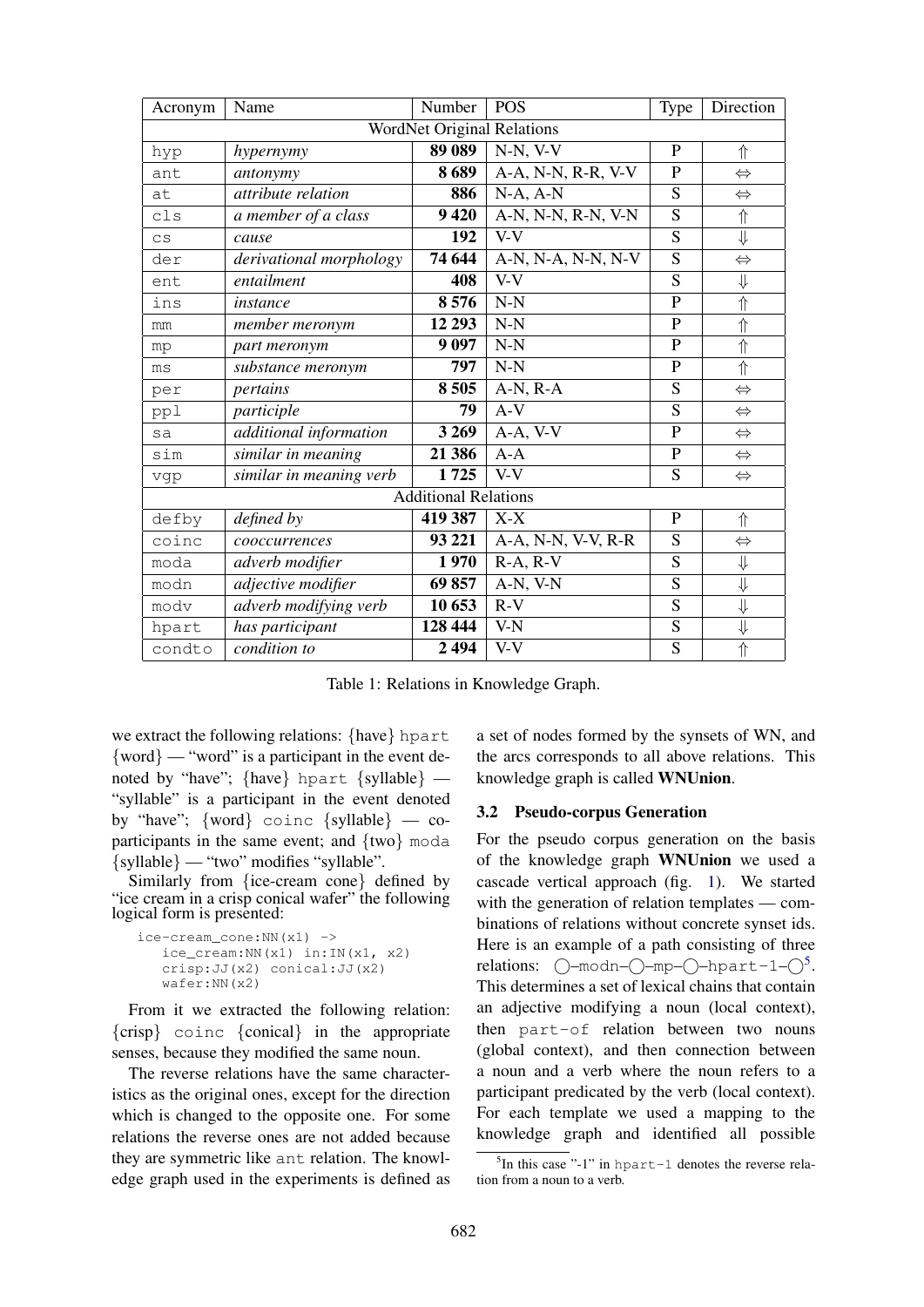paths — the empty nodes  $(\bigcap)$  in templates were filled by synset identifiers in KG. For the template above we generated 8 866 possible combinations of synset ids. Here is one example: {02176178-a}–modn–{03614007-n}–mp–  ${03928116-n}$ -hpart-1- ${00599992-v}$ . Finally we applied lemma substitution to each path and generated pseudo sentences. From the above example we generated the following pseudo sentence: complex keyboard piano learn. Keep in mind that the relation hpart (and thus hpart-1) does not distinguish between the syntactic roles of the event participants. Thus, in the example piano could be a direct object in a real sentence.



Figure 1: WNLexCH pseudo-corpus generation

The method was applied several times iterating the length of the generated templates from 2 up to the desired maximal pseudo sentence length. At each step the method reused the generated templates, paths and pseudo-sentences by joining them into a longer one. The combination of relations in the templates reflects their properties like direction, transitivity, allowed maximal number of repetitions, scope, relation type - paradigmatic and syntagmatic. In addition, some constraints for templates generation were used, like penalties for each direction change; consecutive relation and its opposite were allowed only for transitive relations etc. Note that in these experiments we used only pseudo-sentences generated on the first 3 steps because of the exploding size of the pseudo corpus. In the experiments we used subcorpora of WNLexCH, depending on the length of the paths involved in the corresponding subcorpora: WN-

**LexCH 2R** — paths of length 2 (466 285 957) pseudo sentences); WNLexCH  $3R$  — paths of length 3 (733 998 728 pseudo sentences); WN-**LexCH 4R** — paths of length 4 (143 416 212) pseudo sentences); and the whole corpus WN-LexCH.

### 4 Experiment Results

The generated corpora have been fed into the Word2Vec tool $<sup>6</sup>$  in order for the models to be</sup> trained. Initially, we performed experiments with different settings of the system parameters: context window size varying from 1 to 19 words, with the best results in most cases being for context window of 5 and context window of 15 words (reported below); iterations from 1 to 9, with best results for 7 iterations; negative examples set to 5; and frequency cut sampling was set to 7.

The evaluation of the word embeddings was done over the following datasets: *Word-*Sim353 Similarity, WordSim353 Relatedness<sup>7</sup>, and SimLex-999<sup>8</sup>. Each of the datasets consists of pair of words and numeric value of their similarity (*WordSim353 Similarity* and *SimLex-999*) or their relatedness (*WordSim353 Relatedness*). The numerical values were established on the basis of consultation with a number of human subjects. The evaluation was done in the following manner: first, the distance between the words in each pair was calculated on the basis of the corresponding word embedding; then, Spearman's rank correlation between the predicted distances and the gold standard values was calculated.

We have performed a number of experiments through the different subcorpora as described above. As baselines, we evaluated two textcorpus-based word embeddings that are freely available on the web, as well as the best result of Goikoetxea et al. (Goikoetxea et al., 2015), available from the UKB web page<sup>9</sup>. Thus, the pseudocorpus-based embeddings have been compared with text-based embeddings. We have selected two text-based sets of word vectors<sup>10</sup>: Google News trained over 100 billion running words named GoogleNews; and Wikipedia dependency trained over context extracted from a dependency analysis of Wikipedia articles — named Depen-

<sup>6</sup> https://code.google.com/archive/p/word2vec/

<sup>7</sup> http://alfonseca.org/eng/research/wordsim353.html.

<sup>8</sup> https://www.cl.cam.ac.uk/˜fh295/simlex.html

<sup>9</sup> http://ixa2.si.ehu.es/ukb/

<sup>10</sup>https://github.com/3Top/word2vec-api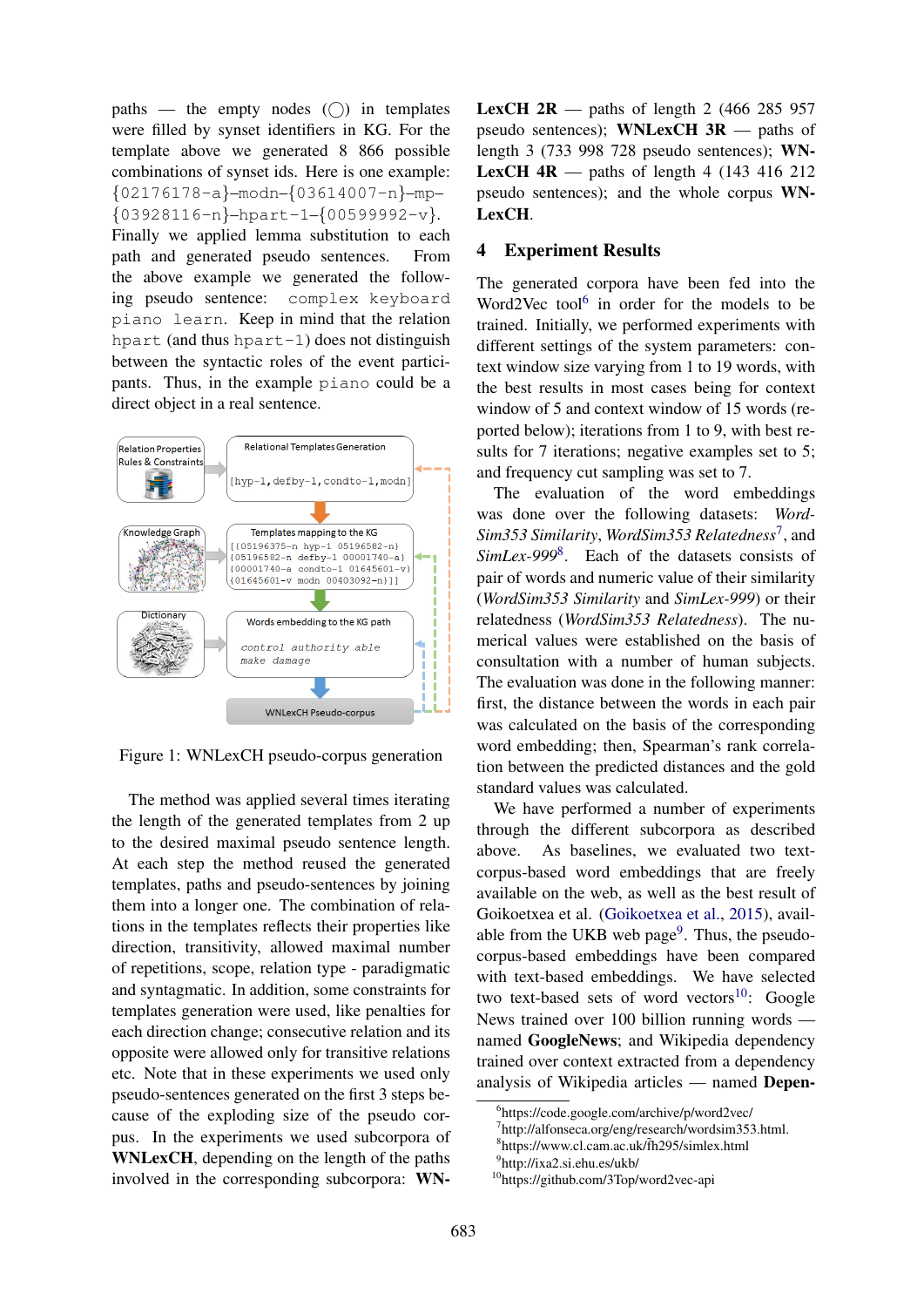| Embedding                       | WordSim353 | WordSim353         | $SimLex-999$ |
|---------------------------------|------------|--------------------|--------------|
|                                 | Similarity | <b>Relatedness</b> |              |
| <b>GoogleNews</b>               | 0.77145    | 0.61988            | 0.44196      |
| <b>Dependency</b>               | 0.76699    | 0.46764            | 0.44730      |
| $WN+WNG_{best}$                 | 0.78670    | 0.61316            | 0.52479      |
| <b>WNLexCH 2R</b>               | 0.45172    | 0.29896            | 0.33593      |
| <b>WNLexCH 3R</b>               | 0.66728    | 0.55904            | 0.48925      |
| <b>WNLexCH 4R</b>               | 0.59042    | 0.41102            | 0.47418      |
| <b>WNLexCH</b>                  | 0.70038    | 0.52050            | 0.47907      |
| <b>WNUnion Random</b>           | 0.74378    | 0.59988            | 0.51650      |
| WNUnion Random + WNLexCH 3R     | 0.74998    | 0.63375            | 0.52302      |
| <b>WNUnion Random + WNLexCH</b> | 0.75916    | 0.62848            | 0.52125      |

Table 2: Results from experiments with different extensions of the WordNet knowledge graph. All our embeddings were trained with the same options for word2vec.

dency. The results for these baselines are presented in the first three rows of Table 2.

The experiments were divided into two groups: (1) experiments by our algorithm with corpora generated with different numbers of relations; and (2) experiments by the UKB system with a pseudo corpus generated over the same knowledge graph, and its combinations with the corpora generated by our algorithm. In Table 2 we present some results for each type of the experiments.

The results from the experiments show that increasing the length of the lexical chain path improves the results of the word embeddings with respect to both similarity and relatedness measures. In order to compare our approach to the *Pseudo Corpus RWG* we have generated a pseudo corpus over the same knowledge graph WNUnion. The result shows that the *Pseudo Corpus RWG* is better in comparison to the *Pseudo Corpus LC* with its length of the paths up to four. But on the other hand, the combination of the *Pseudo Corpus RWG* and the *Pseudo Corpus LC* produces better results than each of them separately — the last two rows in Table 2.

# 5 Conclusion

The paper presents an approach to the generation of pseudo corpora on the basis of lexical chain templates over knowledge graphs. We showed that the knowledge within the closer neighborhood of the synsets plays an important role for the similarity and relatedness evaluation. In some cases they outperformed the embeddings trained on text corpora. The improvement over Pseudo Corpora RWG, generated on the same KG, shows also that longer lexical chain paths are necessary. In our view the main reason for the current results is the fact that the pseudo corpus WNLexCH reflects all the relations in the local context of the synsets in the KG. In our work (Simov et al., 2017) we demonstrated that different combinations of relations in the KG generally improved performance of similarity and relatedness. Our hope is that knowledge learned by the embeddings over *Pseudo Corpus LC* is more homogeneous comparing to embeddings over text corpora where the problem is with the infrequent words. In these cases the embeddings learned less features than the ones for the frequent ones. The problem with the embeddings over *Pseudo Corpus RWG* is that there is no way to control the coverage.

Our research is in-line with the current tendency of building artificial corpora for various NLP tasks due to sparseness and bias of the available data. In future, we envisage to do experiments with selections of longer lexical chain paths. Also we will perform extrinsic evaluation incorporating the various embeddings in Neural Network systems for different NLP tasks. On the basis of the results we plan to do experiments with different lexical chain templates in order to determine the most appropriate models for each target NLP task.

### Acknowledgements

This research has received partial support by the grant 02/12 — *Deep Models of Semantic Knowledge (DemoSem)*, funded by the Bulgarian National Science Fund in 2017–2019 . We are grateful to the anonymous reviewers for their remarks, comments, and suggestions.